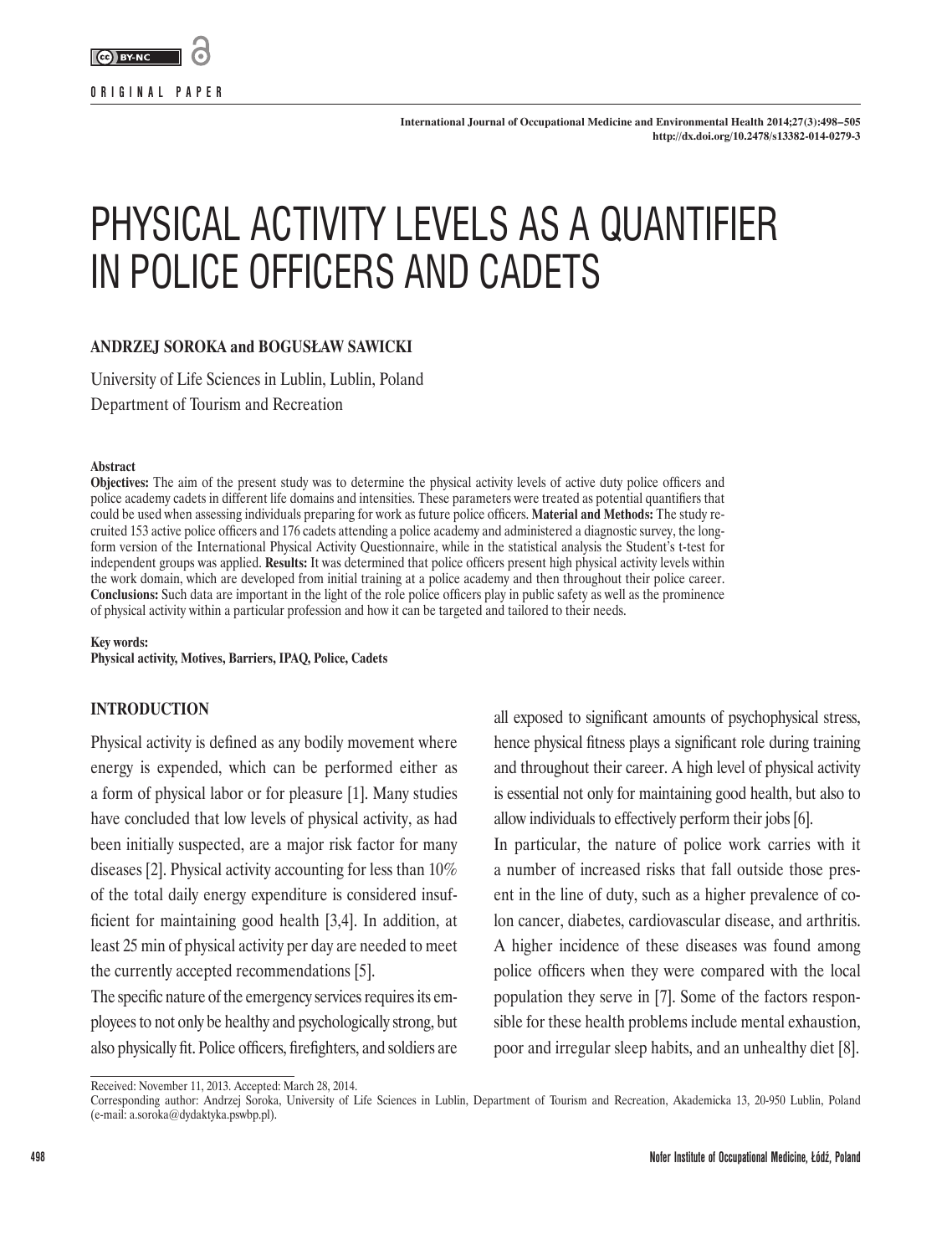However, studies point out that such negative health effects can be neutralized by increased physical activity, especially through endurance and strength training [7], confirming the earlier findings that a high level of physical activity is effective in reducing the incidence of non-communicable diseases and lowering the mortality rate of a population [9,10]. Therefore, of considerable importance in recruiting potential police candidates is selecting individuals who are able to meet criteria that can determine best the peak physical fitness, such as those linked to high levels of physical activity and strength abilities. Although the candidates that end up attending police academies differ in terms of their morphological features [11,12], it has been found that, due to the specificity of the physical activity that is required of them in the uniformed services, they undergo similar changes in their somatic and tissue characteristics.

The purpose of this study was to determine the prevalence of physical activity of active police officers and police academy cadets by determining their overall involvement in physical activity, its intensity, as well as the domains in which it is most commonly performed, such as during work or as a form of sport or recreation. These factors were treated as potential indicators of how well police officers prepare themselves for their job. The analysis of these 2 groups, i.e. active duty police officers and cadets attending police school, was also used to determine how a career as a professional police officer influences physical activity levels over time.

## **MATERIAL AND METHODS**

A representative sample of police officers was recruited for this study by means of stratified sampling. Five district police stations from the city of Warszawa, Poland were randomly selected, out of which 154 active-duty patrol and emergency response police officers were randomly chosen for inclusion. As for those training to become police officers, cadets participating in a half-year course at the Police Training Center in Legionowo, Poland were selected

for participation. This sample was selected based on the cadets' availability during the study period and accounted for 78.5% of all attending cadets, or 176 individuals. All of the participants were males.

The morphological characteristics and age of the participants were recorded, and they revealed significant differences in the mean age of the 2 groups, which seems logical in the light of the fact that active duty police officers are individuals who already have a few years of professional experience, while police academy cadets are typically young individuals only entering their professional career. Among the group of police officers, a high standard deviation of the mean age was found, which points to a significant variation among this group. Also of interest were the relatively high mean body mass index (BMI) values of both police officers and cadets, which, based on the norms defined by Garrow [13], classified them as overweight (Table 1).

The participants' physical activity levels were assessed by the use of a diagnostic survey, the long-form version of the International Physical Activity Questionnaire (IPAQ). It was developed to monitor and measure 4 life domains in which physical activity is performed: occupational, transportation-related, household tasks-related, and recreational activity or sport [14]. The form asks respondents to report their physical activity in each domain based on its intensity (intensive, moderate, or walking), duration, and frequency. The collected data are then weighted by a metabolic equivalent (MET), resulting in a physical activity estimate that provides the total energy expenditure in METs [15]. The equivalent of 1 MET is the amount of  $O_2$  consumed at rest, or 3.5 ml  $O_2$ /kg of the body mass per min [16]. This questionnaire is one of the most proven and widely used methods for determining physical activity levels of different social groups [17,18].

The collected data were then subjected to a statistical analysis with the help of Statistica 8.1 PL software, with standard deviations and arithmetic means calculated. Variables that met the requirements for the Student's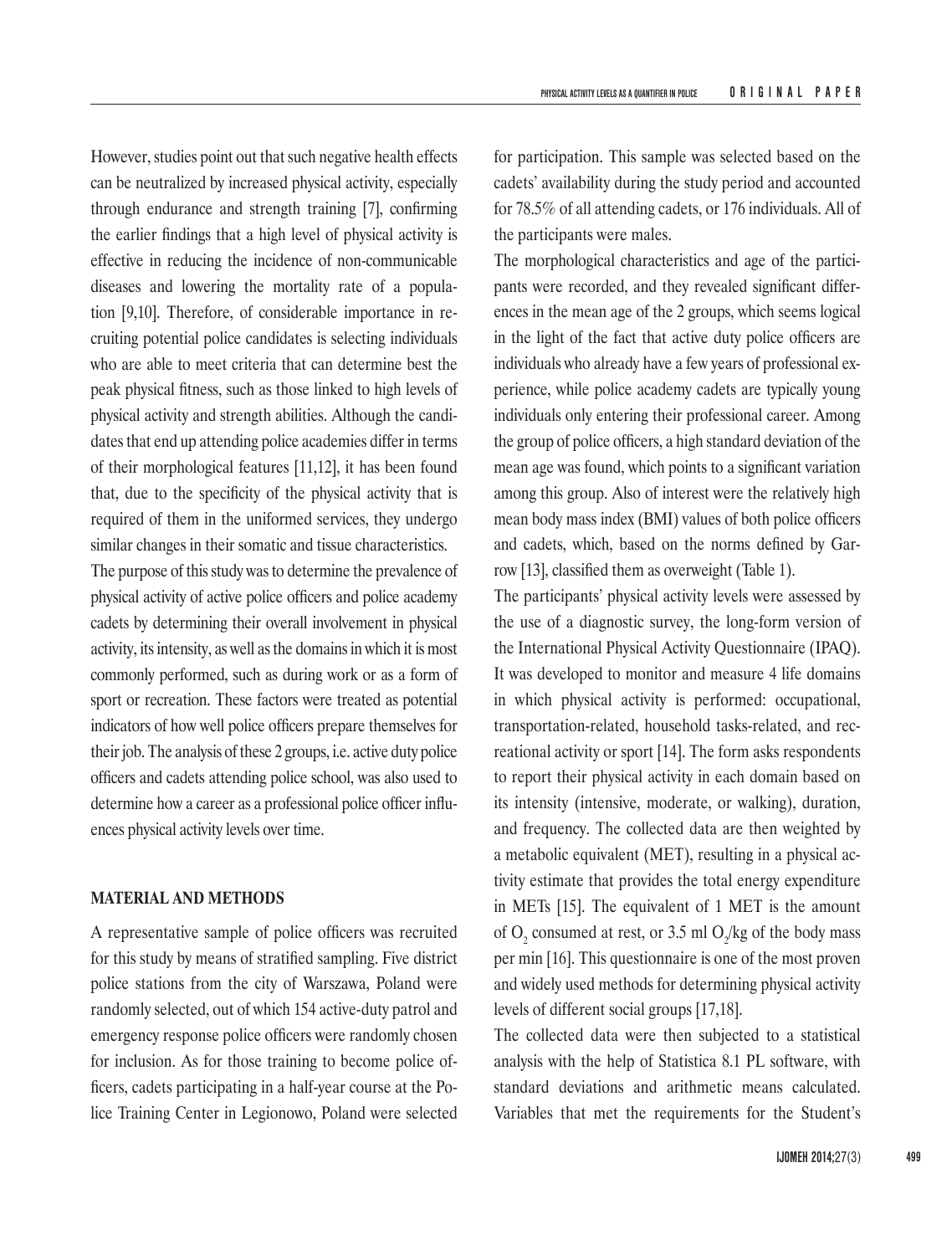t-test for independent samples had their differences compared between both groups. Statistically significant differences among the means were determined at the probability of  $p < 0.05$ . When comparing the motivations as well as barriers to physical activity from the IPAQ, only the means of the answers were used for analysis.

### **RESULTS**

The mean physical activity levels of both police officers and police academy cadets were significantly higher than what is already considered "high PA" (defined as at least 3000 MET-min/week) [19].

The police academy cadets reported higher PA than the police officers, at  $p = 0.028$ . For both groups, the mean physical activity performed during work, which for the cadets was treated as their police officer training, was also higher than what has been adopted as "high PA". Physical activity during work accounted for 68.1% and 55.5% of the total physical activity for the police officers and cadets, respectively.

Compared to the cadets, the police officers were found to participate in more intensive physical activity, at  $p = 0.047$ , as well as to perform a larger amount of physical activity when walking, at  $p = 0.044$ .

However, the police academy cadets performed more physical activity at moderate intensity ( $p = 0.037$ ). As for transportation (to locations such as work on foot, by automobile, or bicycle), the cadets presented a higher level of physical activity, which accounted for 12.2% of the total physical activity, while for the police officers this was only 2%.

An opposite picture was observed with physical activity related to household tasks, which for the police officers accounted for 13.3% of the total physical activity and only 2.4% in the case of the cadets, at  $p < 0.001$ .

The amount of physical activity devoted to sports as well as recreational and leisure-time activities was of considerable importance. The police officers performed significantly less ( $p < 0.001$ ) physical activity in this domain, which accounted for only 16.6% of their total physical activity, than the cadets, for whom sports and recreational activities accounted for 29.6% of the total physical activity (Table 2, Figure 1).

Based on the participants' responses to the IPAQ, the strongest motivational factors for cadets' participation in physical activity included improving health, personal appearance and self-esteem. Among the group of active-duty police officers, improving health was the most motivating factor inducing them to participate in physical activity. In addition, the police officers noted improving personal appearance as a motivational aid, although it was less important than in the group of the police cadets, at  $p = 0.047$ . A similar relationship between the 2 groups was observed for motivation related to improving self-esteem. Despite the high mean score of the police officers who rated this as an important facet, it was also significantly lower, at  $p = 0.044$ , when compared to the cadets. Furthermore, despite the overall low

| <b>Table 1.</b> Age and morphological characteristics of the police officers and police academy cadets |
|--------------------------------------------------------------------------------------------------------|
|--------------------------------------------------------------------------------------------------------|

| Analyzed parameter | Police officers<br>$(N = 154)$<br>$\bar{x}$ ±SD | Cadets<br>$(N = 176)$<br>$\bar{x}$ ±SD | t-test |          |
|--------------------|-------------------------------------------------|----------------------------------------|--------|----------|
| Age (years)        | $31.9 \pm 5.9$                                  | $24.3 \pm 0.7$                         | 8.015  | $0.001*$ |
| Body height (cm)   | $183.9 \pm 6.6$                                 | $179.6 \pm 8.2$                        | 2.739  | $0.007*$ |
| Body mass (kg)     | $85.8 \pm 8.1$                                  | $80.8 \pm 8.2$                         | 2.878  | $0.005*$ |
| Body mass index    | $25.3 \pm 1.9$                                  | $25.0 \pm 1.3$                         | 0.875  | 0.332    |

 $\bar{x}$  – mean; SD – standard deviation.

\* Significant at  $p < 0.05$ .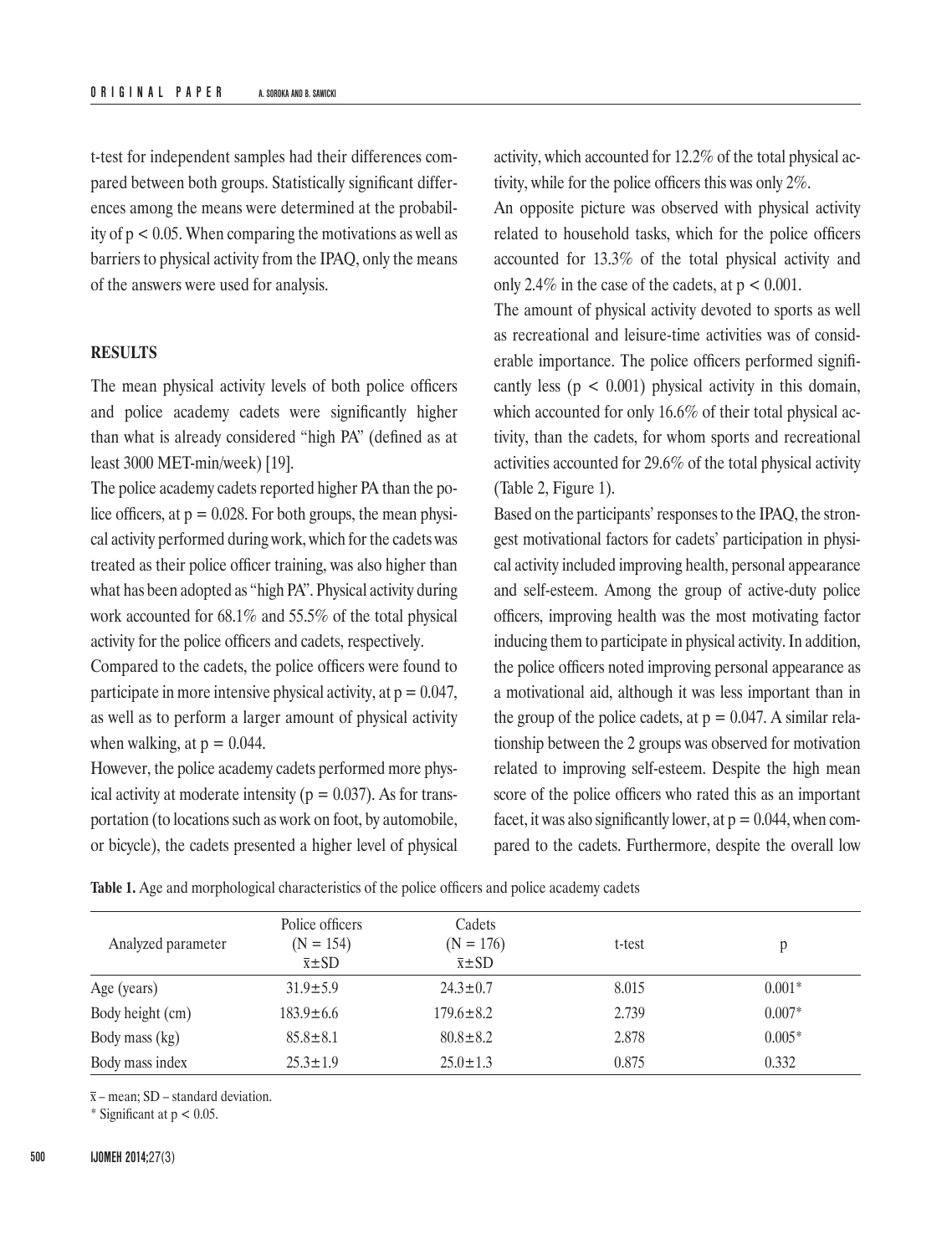| Physical activity                     | Police officers<br>$(N = 154)$<br>$\bar{x}$ ±SD | Cadets<br>$(N = 176)$<br>$\bar{x}$ ±SD | t-test   | p        |
|---------------------------------------|-------------------------------------------------|----------------------------------------|----------|----------|
| Total physical activity               | $7182.1 \pm 5695.7$                             | $8318.6 \pm 3981.3$                    | $-2.224$ | $0.028*$ |
| Work – total                          | $4893.4 \pm 3043.8$                             | $4616.7 \pm 2984.7$                    | 1.043    | 0.198    |
| Work – intensive                      | $2106.5 \pm 1561.4$                             | $1776.0 \pm 1342.6$                    | 2.024    | $0.047*$ |
| Work – moderate                       | $1238.7 \pm 976.3$                              | $1628.3 \pm 1143.2$                    | 2.143    | 0.037    |
| Work – walking                        | 1548.2±1141.7                                   | $1212.4 \pm 874.3$                     | 2.057    | $0.044*$ |
| Transportation                        | $145.6 \pm 121.2$                               | $1018.0 \pm 764.4$                     | $-3.615$ | $0.001*$ |
| Household tasks                       | $956.8 + 435.2$                                 | $200.4 \pm 187.3$                      | 5.342    | $0.001*$ |
| Sports and leisure-time<br>activities | $1186.3 \pm 765.4$                              | $2482.9 \pm 1893.2$                    | $-4.095$ | $0.001*$ |

**Table 2.** Physical activity levels of the active-duty police officers and police academy cadets in different life domains (MET-min/week)

Abbreviations as in Table 1.

**Table 3.** Motivation for participation in physical activity in the police officers and police academy cadets

| Physical activity        | Police officers<br>$(N = 154)$<br>$\bar{x}$ ±SD | Cadets<br>$(N = 176)$<br>$\bar{x}$ ±SD | t-test   | p        |
|--------------------------|-------------------------------------------------|----------------------------------------|----------|----------|
| Improve health           | $4.2 \pm 0.9$                                   | $4.3 \pm 0.8$                          | $-0.720$ | 0.473    |
| Improve appearance       | $3.8 \pm 0.9$                                   | $4.3 \pm 0.8$                          | 2.013    | $0.047*$ |
| Improve self-esteem      | $3.7 \pm 1.1$                                   | $4.2 \pm 1.0$                          | $-2.105$ | $0.044*$ |
| Stand out among friends  | $3.5 \pm 1.1$                                   | $3.7 \pm 1.2$                          | $-0.405$ | 0.687    |
| Improve physical fitness | $3.9 \pm 1.0$                                   | $3.8 \pm 1.0$                          | 0.145    | 0.884    |
| Improve social life      | $3.3 \pm 1.1$                                   | $3.9 \pm 1.2$                          | $-2.142$ | $0.034*$ |
| Self-actualization       | $3.7 \pm 0.9$                                   | $3.9 \pm 1.1$                          | $-0.661$ | 0.510    |

Abbreviations as in Table 1.



**Fig. 1.** Prevalence of physical activity in each of the life domains for the police officers and police academy cadets

ranking of improving social life as a motivational factor by both groups, this was a significantly more important facet for the cadets than for the police officers ( $p = 0.034$ ). The mean values for the remaining motivational factors were quite similar between the groups with no statistically significant differences (Table 3).

Based on the strength of the participants' responses, the largest barrier to participation in physical activity for both groups was the lack of knowledge on the benefits of physical activity. For the police officers, an additional barrier that was noted was the lack of overall interest in physical activity, which was a reason given significantly more often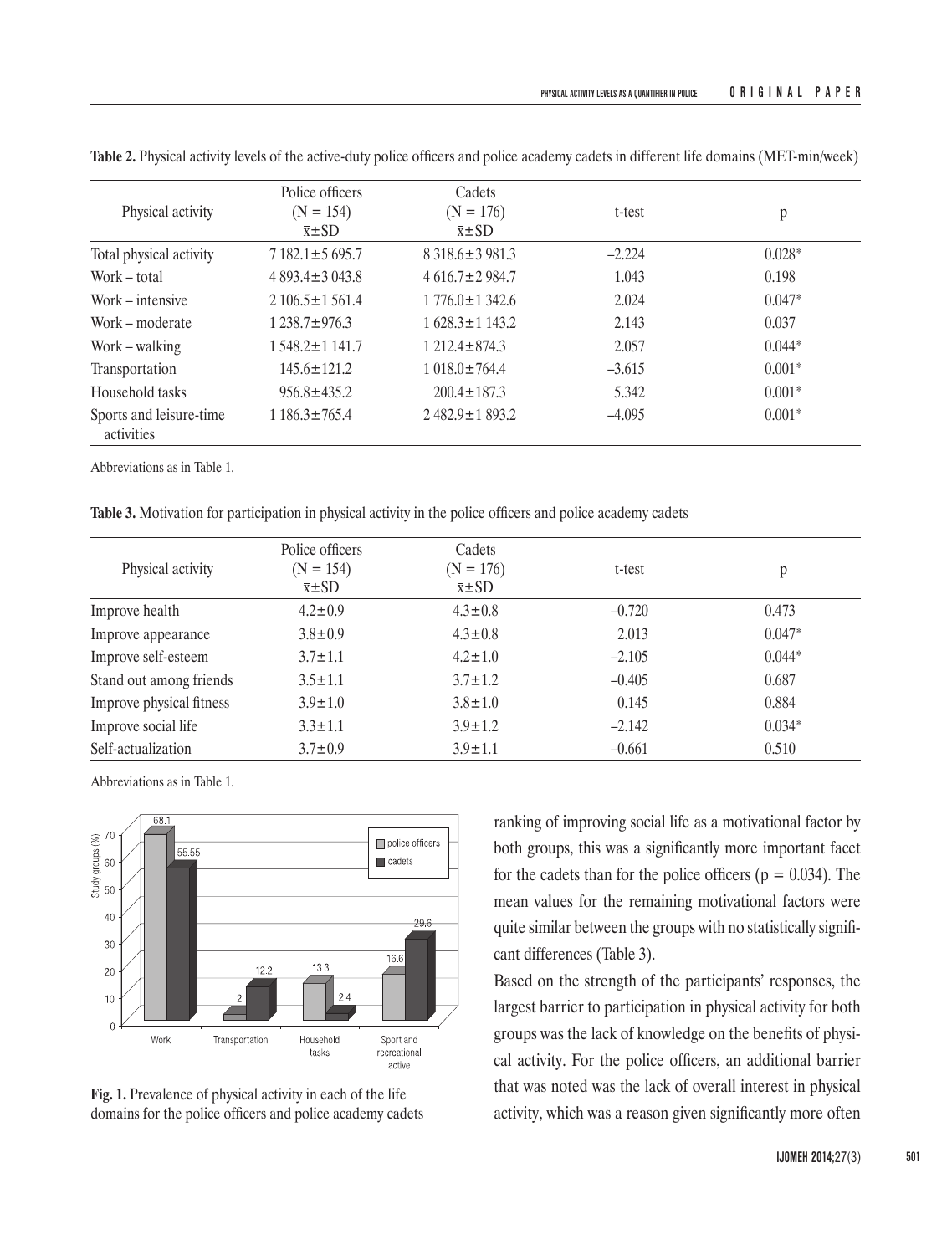|                                                              | Police officers                 | Cadets                       |          |          |
|--------------------------------------------------------------|---------------------------------|------------------------------|----------|----------|
| Physical activity                                            | $(N = 154)$<br>$\bar{x} \pm SD$ | $(N = 176)$<br>$\bar{x}$ ±SD | t-test   | p        |
| Lack of time                                                 | $2.8 \pm 1.1$                   | $2.4 \pm 1.0$                | 1.886    | 0.062    |
| Lack of access to sports<br>facilities                       | $2.4 \pm 1.1$                   | $2.6 \pm 0.9$                | $-1.248$ | 0.215    |
| Financial difficulties                                       | $2.3 \pm 1.1$                   | $2.6 \pm 1.0$                | $-0.865$ | 0.389    |
| Lack of sports/<br>recreational skills                       | $2.9 \pm 1.1$                   | $2.6 \pm 1.2$                | $-0.405$ | 0.687    |
| Lack of knowledge on<br>the benefits of physical<br>activity | $3.9 \pm 1.0$                   | $3.8 \pm 1.1$                | 1.303    | 0.195    |
| Lack of interest in<br>physical activity                     | $3.1 \pm 0.9$                   | $2.3 \pm 1.0$                | 4.054    | $0.001*$ |
| Fear of injury                                               | $2.6 \pm 0.9$                   | $2.1 \pm 0.8$                | 2.289    | $0.024*$ |
| Discouragement by family<br>and friends                      | $2.5 \pm 1.0$                   | $2.1 \pm 0.8$                | 1.651    | 0.102    |

**Table 4.** Barriers to participation in physical activity among the active-duty police officers and police academy cadets

Abbreviations as in Table 1.

than by the cadets, at  $p < 0.001$ . The police officers were also found to present a higher lack of sports/recreational skills and to have less available time for physical activity. The remaining mean values of the barriers towards participating in physical activity were found to be negligible between both groups.

### **DISCUSSION**

Although it is widely recognized that regular physical activity reduces the risk of morbidity and mortality from chronic diseases [20,21], studies have found that today's work environments significantly reduce the need for engaging in physical activity, promoting a sedentary lifestyle that is frequently accompanied by a sharp increase in obesity [22].

The negative effects of a sedentary work environment apparently affect also those serving as police officers, as the relatively high BMI values found in this study for both the police officers and academy cadets categorize them as overweight, and it may seem that these 2 groups perform an insufficient amount of physical activity. However, the results of this study conclusively found that both groups presented physical activity levels well above the currently accepted norms. A similar conclusion was also reached by studies conducted on American police officers. They found that the majority of police officers are males with above-average body height and BMI values.

It has been assumed that, despite demonstrating high BMI, the profession of police officer features enough regular physical activity to allow them to properly fulfill their duties and maintain healthy levels [23]. It has been emphasized that both high levels of physical ability and physical activity are necessary in order to perform well when on duty, partly due to the frequent need to chase and detain suspects [24,25].

It has been postulated that such high BMI levels are probably the result of the irregular nature of police work, compounded with poor sleep and eating habits [8], as well as the preference of police officers to exercise primarily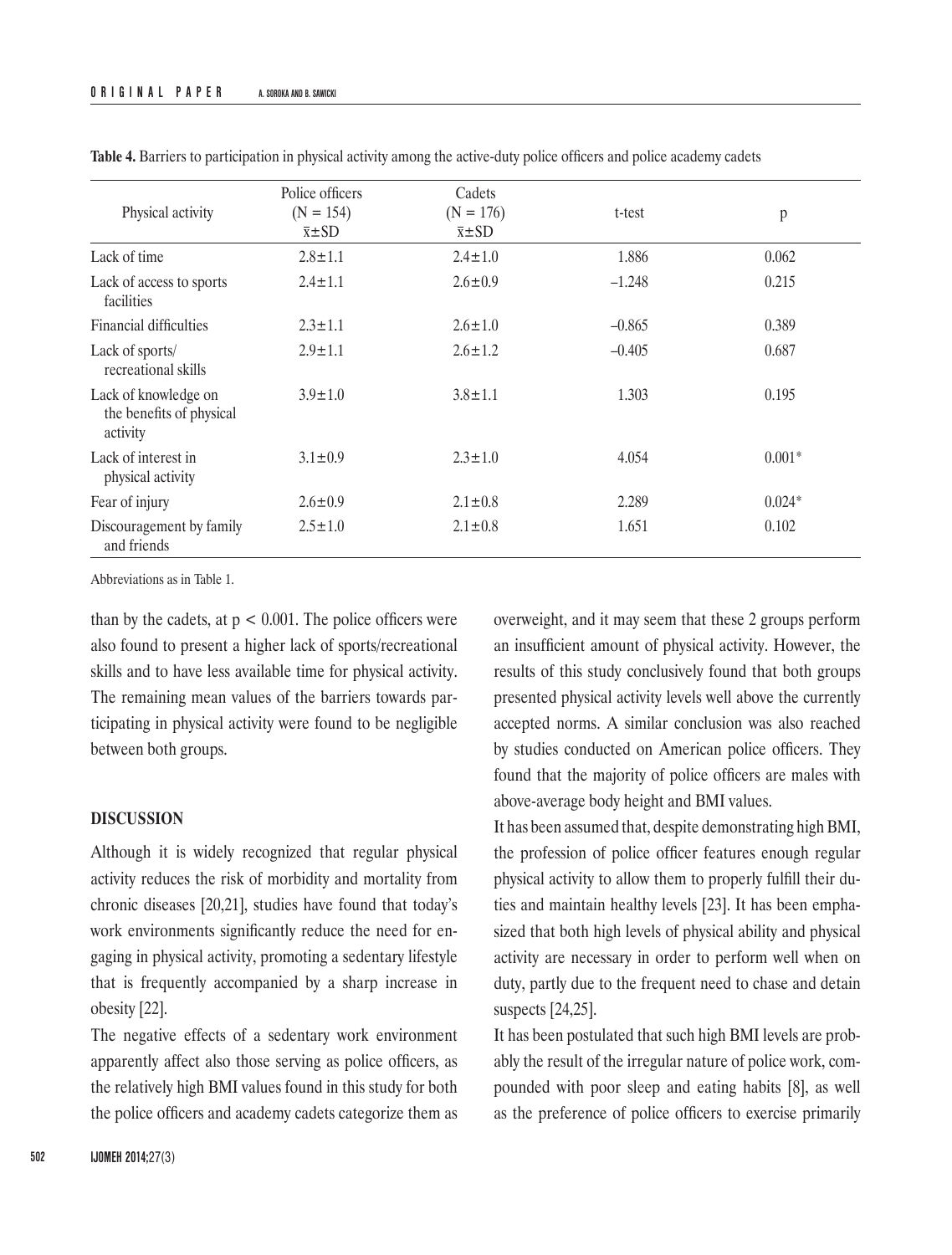through weight training. It is known that individuals engaged in strength training (such as bodybuilding) exhibit higher-than-average BMI values that could officially be indicative of obesity, even though in reality they are not [22]. Nonetheless, lower BMI has been found to positively correlate with less severe back pain and other health problems that commonly affect police officers [26].

This study found that Polish police officers exhibit high physical activity levels. It appears that officers that work in patrol and emergency response functions are forced to engage in a large amount of physical activity, while individuals training to be future police officers are apparently also well-trained due to the nature of training that takes place in police academies.

In the case of the group of cadets, this may be caused by the emphasis placed on physical training specifically related to what they may encounter in the field and on overall physical fitness, as well as the cadets' initial involvement in sports and recreational activities. This domain of physical activity in the active duty police officers was found to be emphasized less strongly.

It should be noted that when compared to the Polish population, both the police officers and cadets show impressive results. Biernat et al.[19] found that the mean physical activity of Polish women was 1200 MET-min/week and among Polish men 1500 MET-min/week. Furthermore, the results of the present study did not confirm the supposed trend of decreasing physical activity with increasing age [27–29], but this may presumably be due to the specificity of this profession in that it forces police officers even to increase if not merely maintain physical activity levels.

As had been previously mentioned, the results of the present study were found to correspond in a large part with studies on police officers and cadets in the United States. These studies also demonstrated a high physical activity level in 72% of American active duty police officers and cadets, as these were individuals who exercised regularly twice

a week for at least 30 min at high intensity. In another study, it was found that 49% of the respondents participated in intense physical exercise at least 3 times per week [30]. This study analyzed the physical activity of active duty and future police officers, a group of incredible importance in local communities. It seems that the quality of education and training of the Polish police force in this regard is very high, as indicated by the involvement of both police officers and police academy cadets in physical activity. Such data are important in the light of the role they play in public safety as well as in underlining the prominence of physical activity within a particular profession and how it can be targeted and tailored to their needs.

## **CONCLUSIONS**

- 1. There is a need to create greater awareness on the benefits of physical activity among students and the police.
- 2. Police officers should place stronger emphasis on healthy lifestyle, good diet and rational recreation in their free time.
- 3. The police training system should be preserved by promoting systematic and strict participation in sports activities among police officers.

#### **REFERENCES**

- 1. Pescatello LS. Exercising for heath: The merits of lifestyle physical activity. West J Med. 2001;174(2):114–8, [http://](http://dx.doi.org/10.1136/ewjm.174.2.114) [dx.doi.org/10.1136/ewjm.174.2.114](http://dx.doi.org/10.1136/ewjm.174.2.114).
- 2. Patel AV, Bernstein L, Deka A, Feigelson HS, Campbell PT, Gapstur SM, et al. Leisure time spent sitting in relation to total mortality in a prospective cohort of US adults. Am J Epidemiol. 2010;172(4):419–29, [http://dx.doi.org/10.1093/aje/kwq155.](http://dx.doi.org/10.1093/aje/kwq155)
- 3. Varo JJ, Martinez-Gonzalez MA, de Irala-Estevez J, Kearney J, Gibney M, Martínez JA. Distribution and determinants of sedentary lifestyles in the European Union. Int J Epidemiol. 2003;32:138–46,<http://dx.doi.org/10.1093/ije/dyg116>.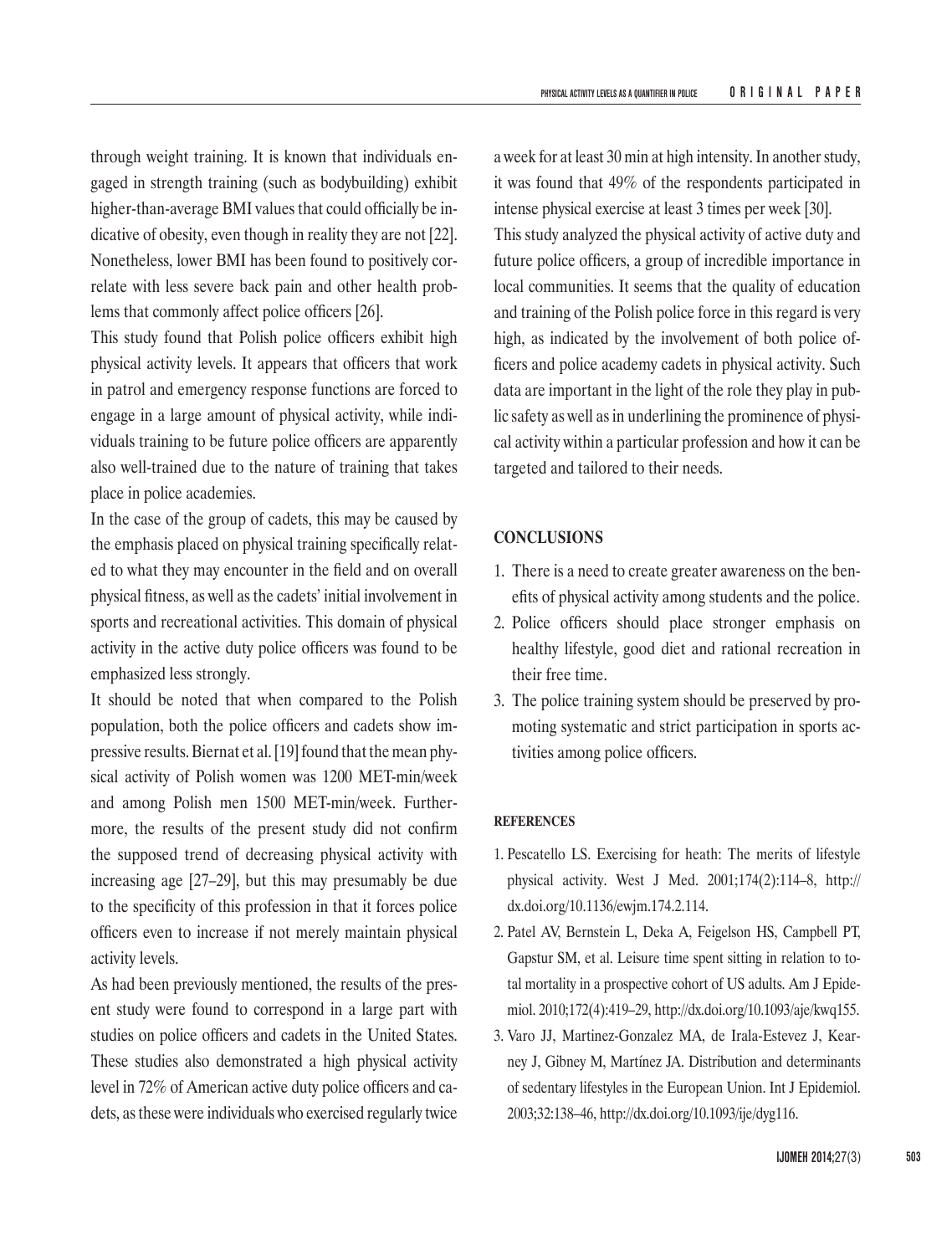- 4. Warren TY, Barry V, Hooker SP, Sui X, Church TS, Blair SN. Sedentary behaviors increase risk of cardiovascular disease mortality in men. Med Sci Sports Exerc. 2010;42(5): 879–85,<http://dx.doi.org/10.1249/MSS.0b013e3181c3aa7e>.
- 5. Cabrera de León A, Rodríguez-Pérez MC, Rodríguez-Benjumeda LM, Anía-Lafuente B, Brito-Díaz B, Muros de Fuentes M, et al. Sedentary lifestyle: Physical activity duration versus percentage of energy expenditure. Rev Esp Cardiol. 2007;60(3):244–50.
- 6. Kalina RM, Chodała A, Tomczak A. [The extreme sports from the perspective of modern military and anti-terrorist trainings as well as effective functioning of emergency services]. In: Rakowski A, Chodała A, Kalina RM, editors. [The extreme sports as the part of preparation of the formation of anti-terrorist groups]. Warszawa: Wydawnictwo Polskiego Towarzystwa Naukowego Kultury Fizycznej; 2003. p. 7–12. Polish.
- 7. Bullock T. Police officer injury study. VML Insurance programs. Law Enforcement Newsletter. Health Serv Res. 2007 [cited 2013 Apr 12];23(7):821–7. Available from: [http://www.](http://www.vmlins.org/Newsletters/Law/injury.htm) [vmlins.org/Newsletters/Law/injury.htm](http://www.vmlins.org/Newsletters/Law/injury.htm).
- 8. Ruiz J, Morrow E. Retiring the old centurion: Life after a career in policing – An exploratory study. Int J Pub Admin. 2005;28(13–14):1151–86, [http://dx.doi.org/10.1080/](http://dx.doi.org/10.1080/01900690500290686) [01900690500290686](http://dx.doi.org/10.1080/01900690500290686).
- 9. Owen N, Healy GN, Matthews CE, Dunstan DW. Too much sitting: The population health science of sedentary behavior. Exerc Sport Sci Rev. 2010;38(3):105–13, [http://dx.doi.](http://dx.doi.org/10.1097/JES.0b013e3181e373a2) [org/10.1097/JES.0b013e3181e373a2](http://dx.doi.org/10.1097/JES.0b013e3181e373a2).
- 10. Bankoski A, Harris TB, McClain JJ, Brychta RJ, Caserotti P, Chen KY, et al. Sedentary activity associated with metabolic syndrome independent of physical activity. Diabetes Care. 2011;34(2):497–503, [http://dx.doi.org/10.2337/](http://dx.doi.org/10.2337/dc10-0987) [dc10-0987](http://dx.doi.org/10.2337/dc10-0987).
- 11. Arska-Kotlińska M. [The morphological evidence of the selection of candidates for the collage officers]. In: Sokołowski M, editor. [Morpho-functional determinants and consequences of military service]. Poznań: Wydawnictwo Wyższej Szkoły Oficerskiej; 2001. p. 13–6. Polish.
- 12. Ziółkowska-Łajp E. The morphological conditions of the qualifying procedure for the College Officers. In: Sokołowski M, editor. The physical culture in the military in times of change. Poznań: Wydawnictwo Wyższej Szkoły Oficerskiej; 2002. p. 243–8.
- 13. Garrow JS. Obesity and related diseases. New York: Churchill Livingstone; 1988.
- 14. Miilunpalo S. Evidence and theory based promotion of health-enhancing physical activity. Pub Health Nutr. 2001;4:725–8, <http://dx.doi.org/10.1079/PHN2001163>.
- 15. Gajewska AK, Biernat E. [The use of the International Physical Activity Questionnaire (IPAQ) – for and against, that is some methodological considerations and their consequences]. In: Buśko K, Charzewska J, Kaczanowski K, editors. [Contemporary methods of studying human's activity, efficiency and physical endurance]. Warszawa: Akademia Wychowania Fizycznego; 2010. p. 20–37. Polish.
- 16. Piątkowska M, Pec K, Smoleń-Jasienica Z. [The participation of high school youth in various areas of physical activity]. Wychow Fiz Zdrow. 2008;6:32–41. Polish.
- 17. Fogelholm M, Malmberg J, Suni J, Santtila M, Kyröläinen H, Mäntysaari M, et al. International physical activity questionnaire: Validity against fitness. Med Sci Sports Exer. 2006;38(4):753–60, [http://dx.doi.org/10.1249/01.mss.](http://dx.doi.org/10.1249/01.mss.0000194075.16960.20)  [0000194075.16960.20](http://dx.doi.org/10.1249/01.mss.0000194075.16960.20).
- 18. Welk GJ. Physical activity assessment for health related research. Champaign: Human Kinetics; 2002.
- 19. Biernat E, Stupnicki R, Lebiedziński B, Janczewski L. Assessment of physical by applying IPAQ questionnaire. Phys Educ Sport. 2008;52(2):83–9, [http://dx.doi.org/org/10.2478/](http://dx.doi.org/org/10.2478/v10030-008-0019-1) [v10030-008-0019-1](http://dx.doi.org/org/10.2478/v10030-008-0019-1).
- 20. Wijndaele K, Brage S, Besson H, Khaw KT, Sharp SJ, Luben R, et al. Television viewing time independently predicts all-cause and cardiovascular. Mortal Int J Epidemiol. 2011;40(1):150–9,<http://dx.doi.org/10.1093/ije/dyq105>.
- 21. Thorp AA, Owen N, Neuhaus NM, Dunstan DM. Sedentary behaviors and subsequent health outcomes in adults: A systematic review of longitudinal studies, 1996–2011.